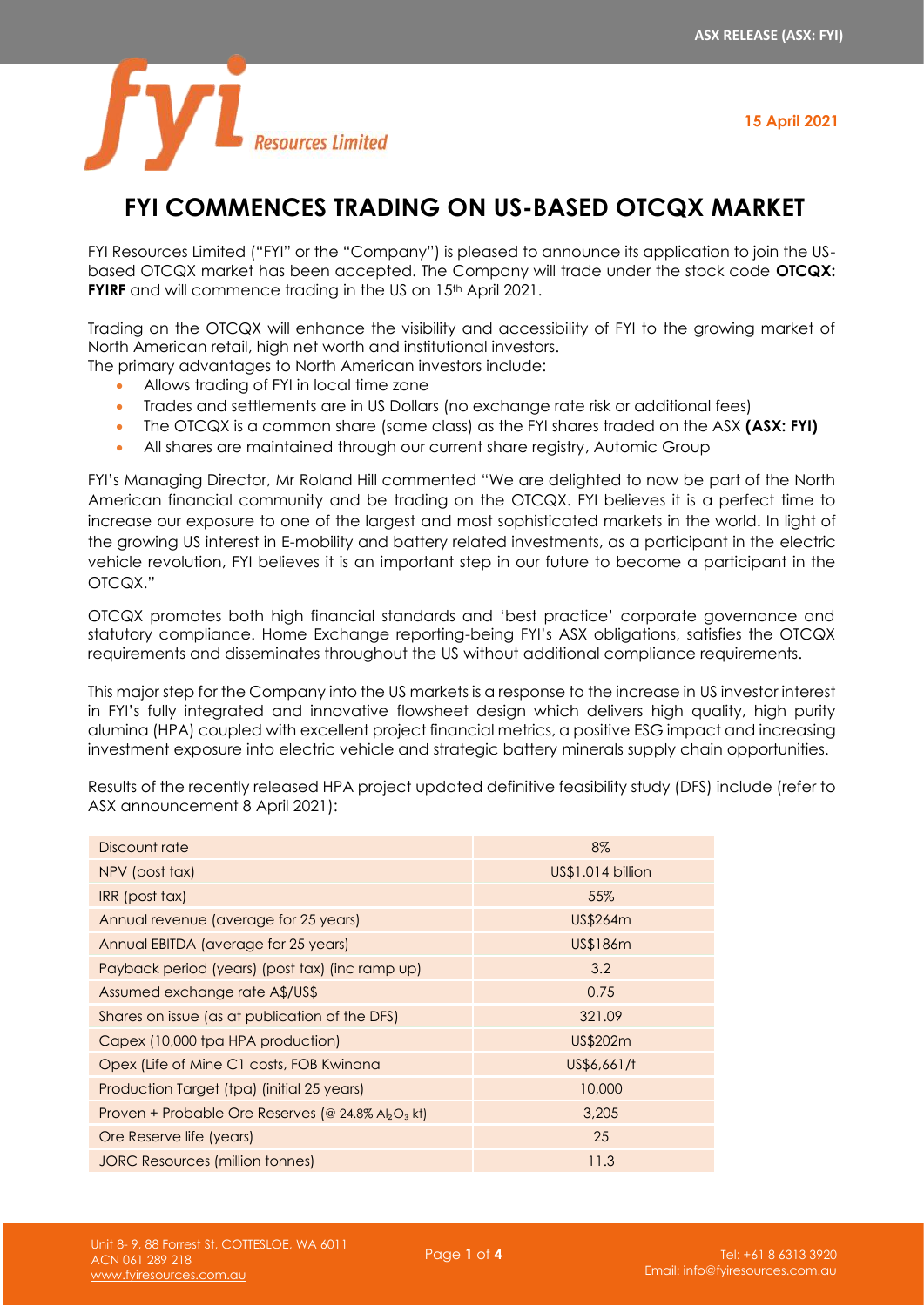

**15 April 2021**

FYI is also in the process of seeking eligibility from The Depository Trust and Clearing Corporation ("DTC"). The process of seeking DTC eligibility is independent of trading on the OTCQX.

DTC manages electronic clearing and settlement of publicly traded companies across the United States and in over 130 other countries, thereby giving investors around the world the opportunity to trade in the securities of member companies electronically from their online accounts. It provides for cost-effective clearing and guaranteed settlement, simplifying and accelerating the settlement process of daily trades. Such eligibility will ensure a more liquid and transparent market for the Company's common shares within the United States as is the case with daily on-market trading on the ASX.

FYI anticipates this process will be completed during May 2021 and will advise the market accordingly. In the interim OTCQX trading will be conducted through OTC market maker, B.Riley Financial (brileyfin.com)

# *Approved for release by Roland Hill*

# **For more information please contact:**

**Roland Hill** Managing Director Tel: +61 414 666 178 [roland.hill@fyiresources.com.au](mailto:roland.hill@fyiresources.com.au) **Simon Hinsley** Investor & Media Relations Tel: 0401 809 653 [simon@nwrcommunications.com.au](mailto:simon@nwrcommunications.com.au)

# **About FYI Resources Limited**

FYI's is positioning itself to be a significant producer of 4N (99.99%) and 5N (99.999%) high quality, high purity alumina (HPA) through low carbon and environmental footprint production and adhering to high ESG standards.

FYI's innovative and fully integrated HPA refining process is demonstrated via the release of the Company's DFS and subsequent signing of a Memorandum of Understanding with Alcoa of Australia Ltd with the intention to formalize a joint venture on the development of FYI's HPA project.

HPA is increasingly becoming the primary sought-after input material for certain high-tech products principally for its unique properties, characteristics and chemical properties that address that applications high specification requirements.

HPA has principally two major market streams. One is a "traditional" market such as LED's and other sapphire glass products, substrates, electronics and specialty abrasives. The second market, and longer-term driver for HPA, with forecasts of >17% CAGR, is its application in lithium-ion batteries for the burgeoning electric vehicle and static energy storage markets where the primary function is in the use as a separator material between the anode and cathode in batteries to increase power, functionality and safety of the battery cells.

*\* CRU HPA Industry Report 2021*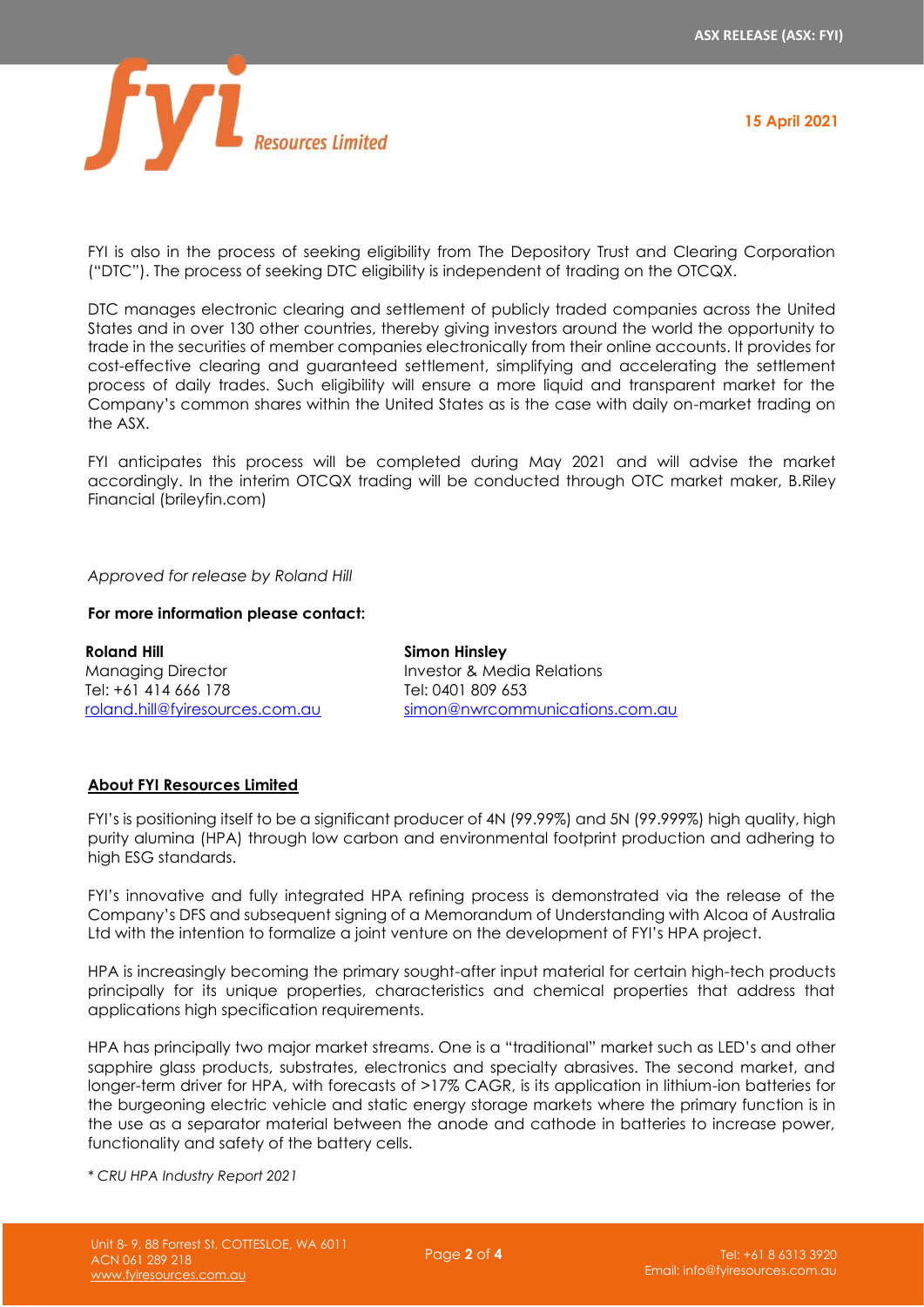



# **Cautionary Statements**

## **Substance of DFS**

The DFS referred to in this announcement is a study of the potential viability of the Cadoux Kaolin Project. It has been undertaken to understand the technical and economic viability of the Project.

The DFS assumes as a 25-year Project life based only on Proved and Probable Ore Reserves (100%).

The DFS is based on the material assumptions outlined in the announcement made 8<sup>th</sup> April 2021 and the appended summary of the DFS. These include assumptions about the availability of funding. While the Company considers all of the material assumptions to be based on reasonable grounds, there is no certainty that they will prove to be correct or that the range of outcomes indicated by this DFS will be achieved.

To achieve the range of outcomes indicated in the DFS, funding in the order of A\$202 million will likely be required. Investors should note that there is no certainty that the Company will be able to raise the amount of funding when needed. It is also possible that such funding may only be available on terms that may be dilutive to or otherwise affect the value of the Company's existing shares.

It is also possible that the Company could pursue other "value realisation" strategies such as a sale, partial sale or joint venture of the Project. If it does, this could materially reduce the Company's proportionate ownership of the Project.

## **Competent Persons Statements**

## **Ore Reserves**

The information in this report that relates to Ore Reserves is based on information compiled by Mr. Steve Craig, who is a Fellow of the Australasian Institute of Mining and Metallurgy. Steve Craig is a full-time employee of Orelogy Consulting Pty Ltd and has sufficient experience relevant to the style of mineralisation and type of deposit under consideration and to the activity which they are undertaking to qualify as a Competent Person as defined in the 2012 Edition of the "Australasian Code for Reporting of Exploration Results, Mineral Resources and Ore Reserves". The information is extracted from the Ore Reserve announcement released 29 October 2018, 11 March 2020 and 8 April 2021 and is available to view on the Company's website a[t www.fyiresources.com.au](http://www.fyiresources.com.au/)

## **Metallurgy**

The information in this report that relates to metallurgy and metallurgical test work is based on information reviewed and compiled by Mr Daryl Evans, a Competent Person who is a Fellow of the Australian Institute of Mining and Metallurgy (AusIMM). Mr Evans is an employee of Independent Metallurgical Operations Pty Ltd, and is a contractor to FYI. Mr Evans has sufficient experience that is relevant to this style of processing and type of deposit under consideration, and to the activity that he has undertaken to qualify as a Competent Person as defined in the 2012 Edition of the "Australasian Code for the Reporting of Exploration Results, Mineral Resources and Ore Reserves". Announcements in respect to metallurgical results are available to view on the Company's website a[t www.fyiresources.com.au.](http://www.fyiresources.com.au/)

## **Mineral Resources**

The information in this report that relates to Mineral Resources is based on information compiled by Mr Grant Louw, under the direction and supervision of Dr Andrew Scogings, who are both full-time employees of CSA Global. Dr Scogings is a Member of the Australasian Institute of Mining and Metallurgy and a Member of the Australian Institute of Geoscientists. He is a Registered Professional Geologist in Industrial Minerals. Dr Scogings has sufficient experience relevant to the style of mineralisation and type of deposit under consideration and to the activity which he is undertaking to qualify as Competent Person as defined in the 2012 Edition of the "Australasian Code for the Reporting of Exploration Results, Mineral Resources, and Ore Reserves". The information is extracted from the PFS announcement dated 25 September 2018 and is available to view on the Company's website at [www.fyiresources.com.au](http://www.fyiresources.com.au/) .